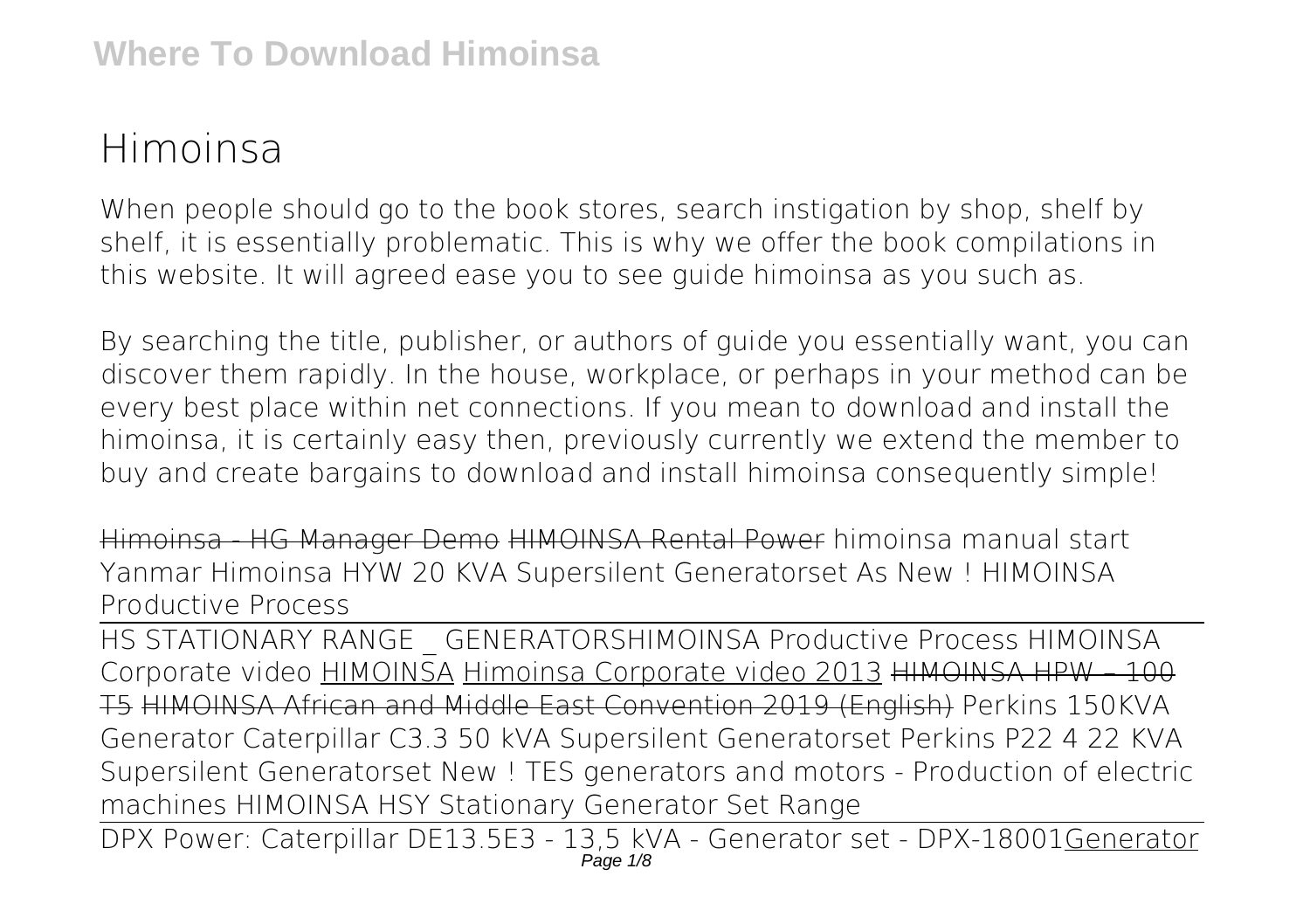Starter Solenoid Replacement and Load Test *22 kVA Super Silent Generator* Denyo Kubota 30 kVA Supersilent generatorset stocknr 3613 Himoinsa Perkins 45 KVA Generatorset Als Nieuw ! *Himoinsa Iveco Stamford HFW 75 kVA Supersilent generatorset stocknr 2745 1*

DPX Power: Himoinsa HYW-45 - Yanmar - 50 kVA Generator - DPX-11916 **Maintenance and operation Himoinsa genset** 'Himoinsa Power Systems' Convention | Hipower *Himoinsa Perkins Stamford 20 kVA Supersilent generatorset stocknr 3034 1 #LeadersTalk with Prime Power Energie System \u0026 HIMOINSA (Elmer Gonzales \u0026 Marco Perillo)* HIMOINSA China 10th Anniversary

DPX Power: Himoinsa HYW-35 T5 - Yanmar - 35 kVA Generator Set - DPX-12161

Himoinsa

HIMOINSA S.L. respects the privacy of users and makes every effort to comply with all legal data protection provisions, in particular, the provisions of the General Data Protection Regulation (EU) of 27 th April and other applicable regulations. We inform you that when using certain services of the HIMOINSA portal, it is necessary for the user to provide beforehand certain data of a personal ...

HIMOINSA

HIMOINSA is a global corporation that designs, manufactures and distributes power generation equipment worldwide. The company adds incomparable application and engineering know-how, excellent...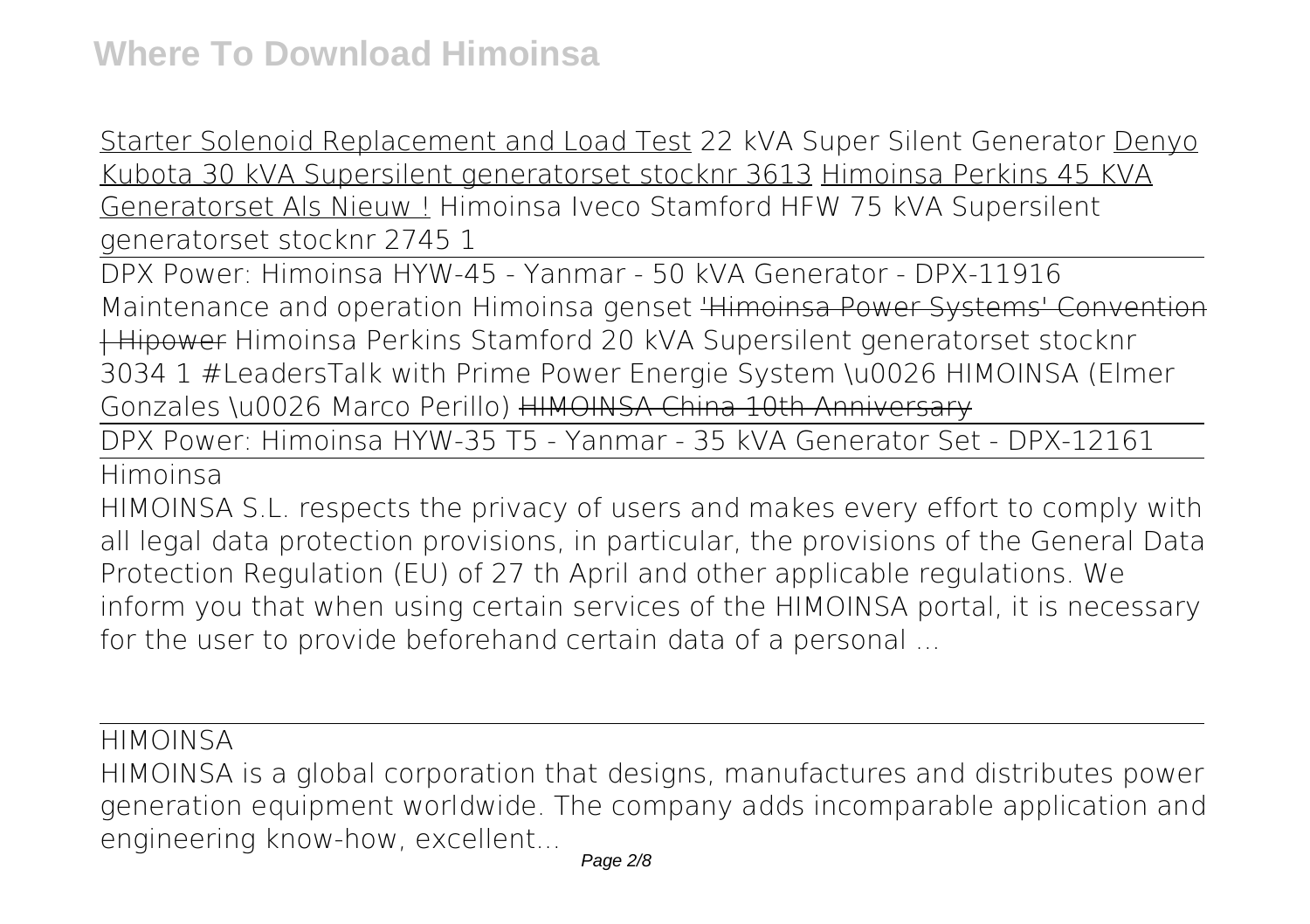HIMOINSA | LinkedIn You may sort the Himoinsa diesel Generators ads by price, year of production, or country. Please use the left-hand side navigation to narrow your search, or read more about Himoinsa diesel Generators in Brands section. Read more Close. Filter. Sort by. Show ads/page. Himoinsa HIW-30 - Iveco - 30 kVA Generator - DPX-12169 EPA marked: Yes, Engine: Iveco 8031i 06.05 A.511, Output: 30, Generator ...

Construction equipment | Himoinsa diesel Generators for ... HIMOINSA, part of the Yanmar Group, is a global corporation that designs, manufactures and distributes power generation equipment, from diesel and gas generator sets, lighting towers and control panels, to hybrid generators and generator sets ready to be incorporated into solar power systems. It manufactures all the components of a generator set in its factories, such as alternators, engines ...

Brands - Himoinsa - BIA Group HIMOINSA, S.L. CIF: B80540222 Manufacturer, since 1983, of generating sets, taking advantage of the versatility and exclusive distribution of industrial and ship Page 3/8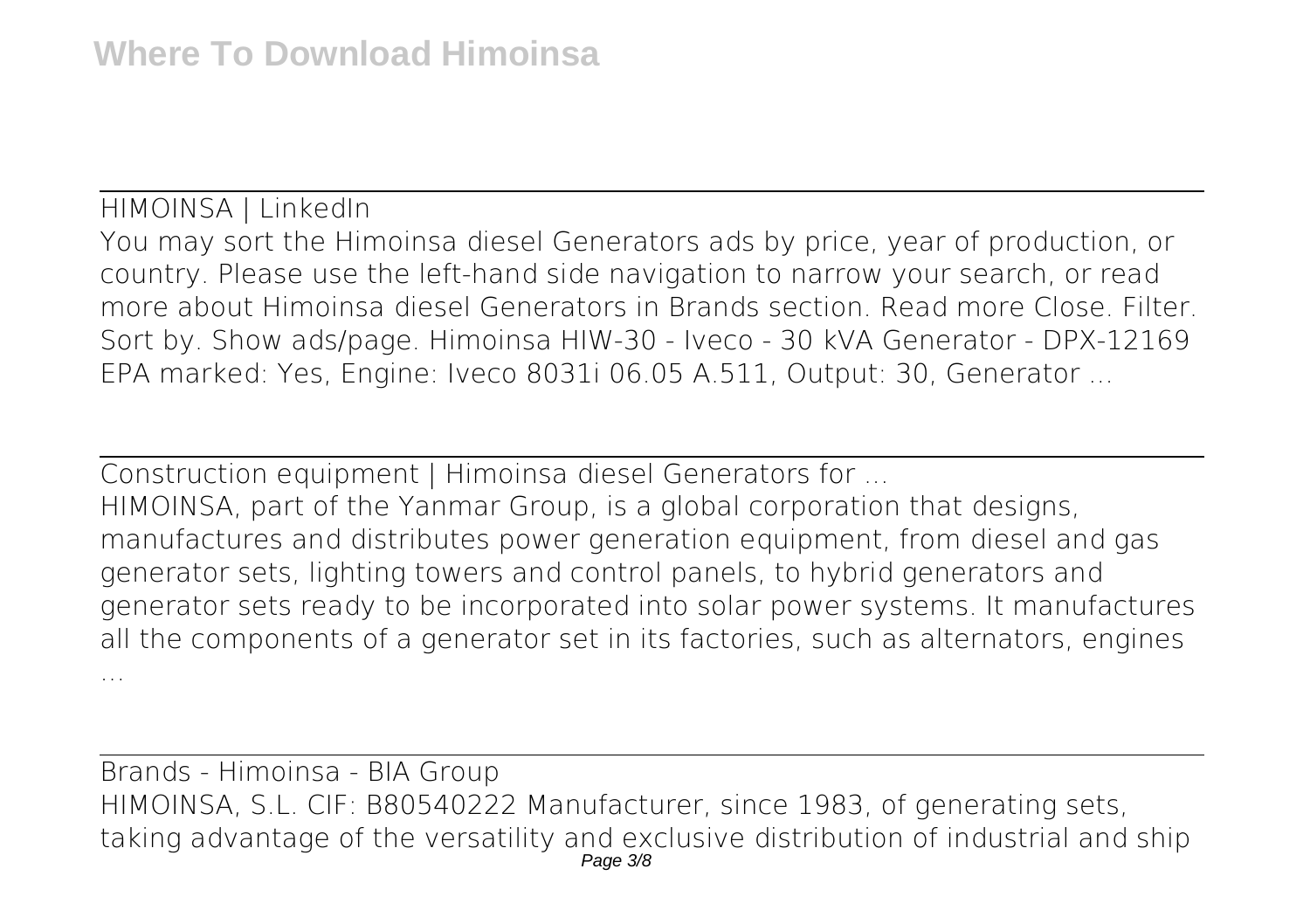engines of the Iveco Aifo brand. We are positioned as the fifth European company with top quality products and operating systems.

HIMOINSA, S.L. - Products from Spain (Murcia) Himoinsa are a multinational company specialising in the manufacture and marketing of energy generation systems with over 30 years experience, HIMOINSA has established a reputation as an international manufacturer through continuous modernisation of its production processes, the incorporation of new technology and its human capital.

Himoinsa | Specialist Power Himoinsa HDW 200KVA Diesel Generator Doosan 6 Cil.

Construction equipment | Himoinsa generator for sale ... HIMOINSA, through its distributor Royal Engineering, has installed two HDW-460 T5 generator sets in the Central Bank of Cyprus to supply emergency power throughout the building, except for the air conditioning systems. Every day, numerous government payments are made through this institution and the service can be affected by a prolonged power cut. To ensure that the bank can continue to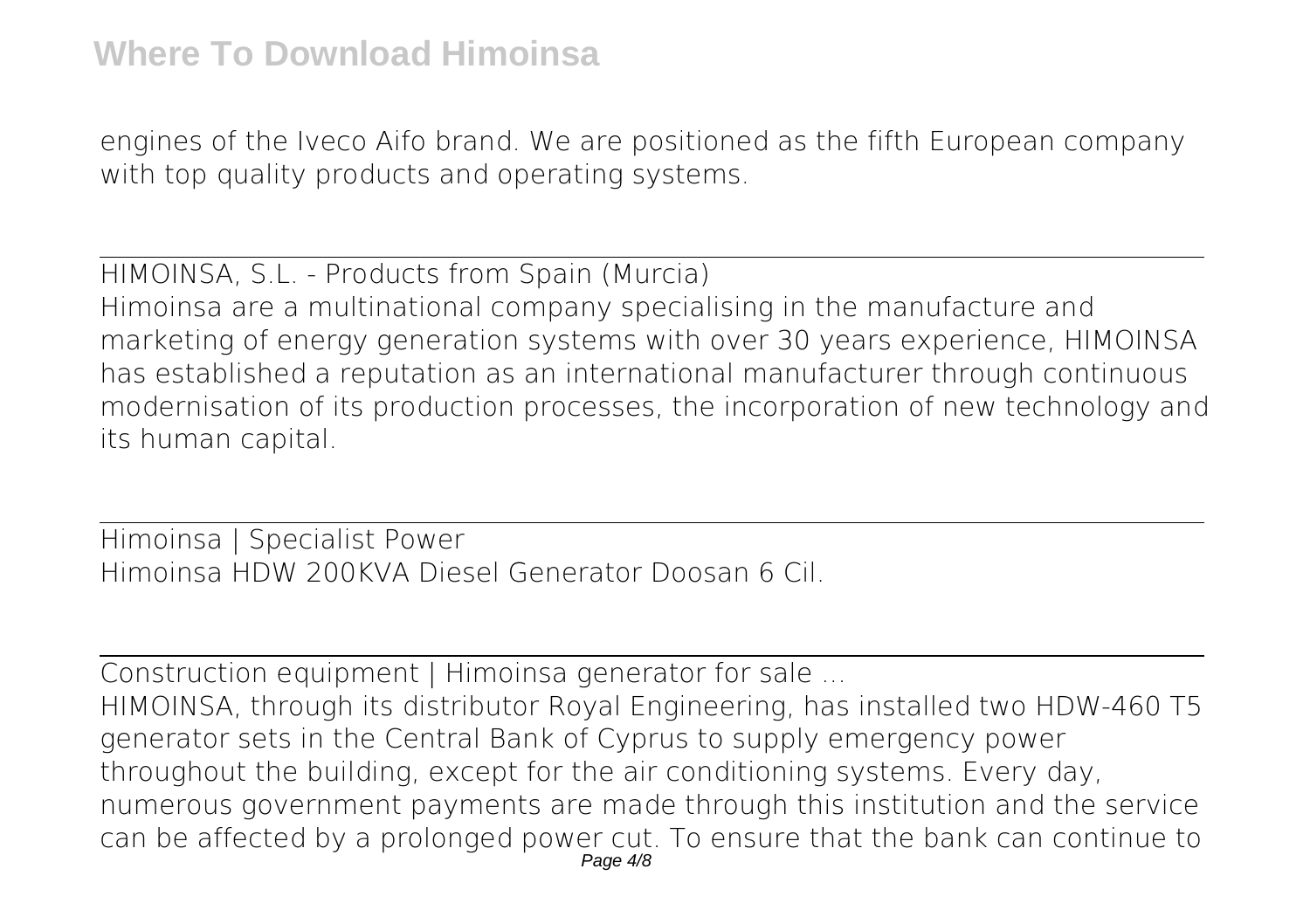...

Cyprus banks on HIMOINSA - Modern Power Systems HIMOINSA S.L. and HIMOINSA logo are HIMOINSA trademarks in Spain and other countries. Unload and limitation of legal responsability Information given in the manual, including texts, date and/or pictures, are supplied in their current status by HIMOINSA S.L. in order to facilitate the access to products to its dealers and clients.

CEM7 DIESEL GENERATOR CONTROL PANWL PRO MANUAL View Himoinsa (www.himoinsa.com) location in Auvergne-Rhone-Alpes, France , revenue, industry and description. Find related and similar companies as well as employees by title and much more. Email Finder Top Companies Company Search People Search Solutions About Us. Sign Up. Himoinsa. Description . A Yanmar Group Company, HIMOINSA is a global corporation that develops, manufactures and ...

Himoinsa - Overview, News & Competitors | ZoomInfo.com Company Overview for HIMOINSA POWER SOLUTIONS LTD (08763825) Filing Page 5/8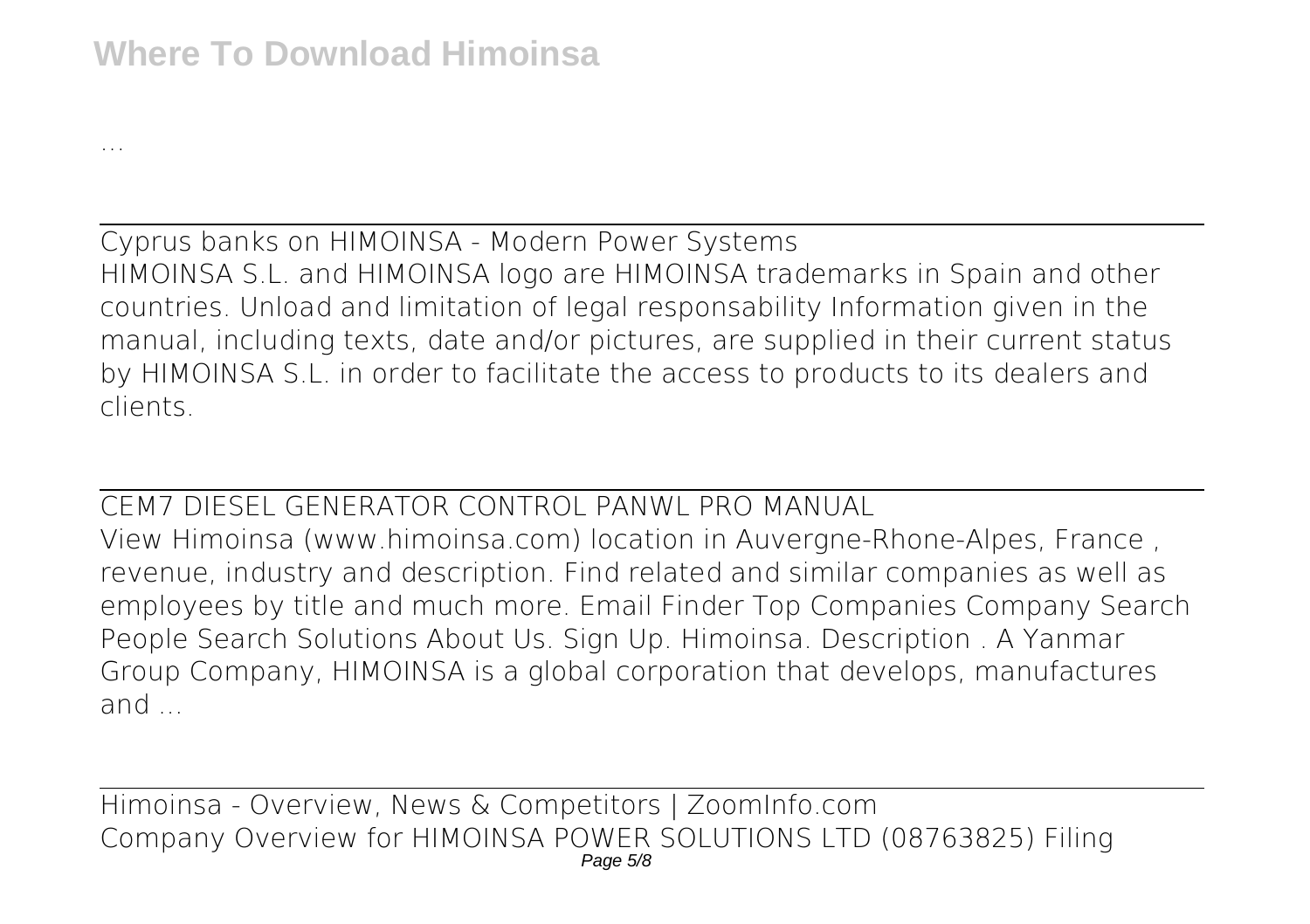history for HIMOINSA POWER SOLUTIONS LTD (08763825) People for HIMOINSA POWER SOLUTIONS LTD (08763825) More for HIMOINSA POWER SOLUTIONS LTD (08763825) Registered office address Drake House, Gadbrook Park, Northwich, Cheshire, CW9 7RA . Company status Active Company type Private limited Company Incorporated on 6 November 2013 ...

HIMOINSA POWER SOLUTIONS LTD - Overview (free company ... For Himoinsa generators, like the 250 kVA generator, and more options for generator hire, come to Charles Wilson Engineers Ltd and talk through your needs.

250kVA Generator - Himoinsa - Charles Wilson Engineers Ltd HIMOINSA is a YANMAR Company since 2015. HIMOINSA China was founded in 2006, counting with over 10 years of experience in the Asian continent. The factory is located in the city of Changzhou, on an area of over 60.000  $\Box$  for manufacturing and assembling generator sets and lighting towers, being the biggest facility of the company in Asia.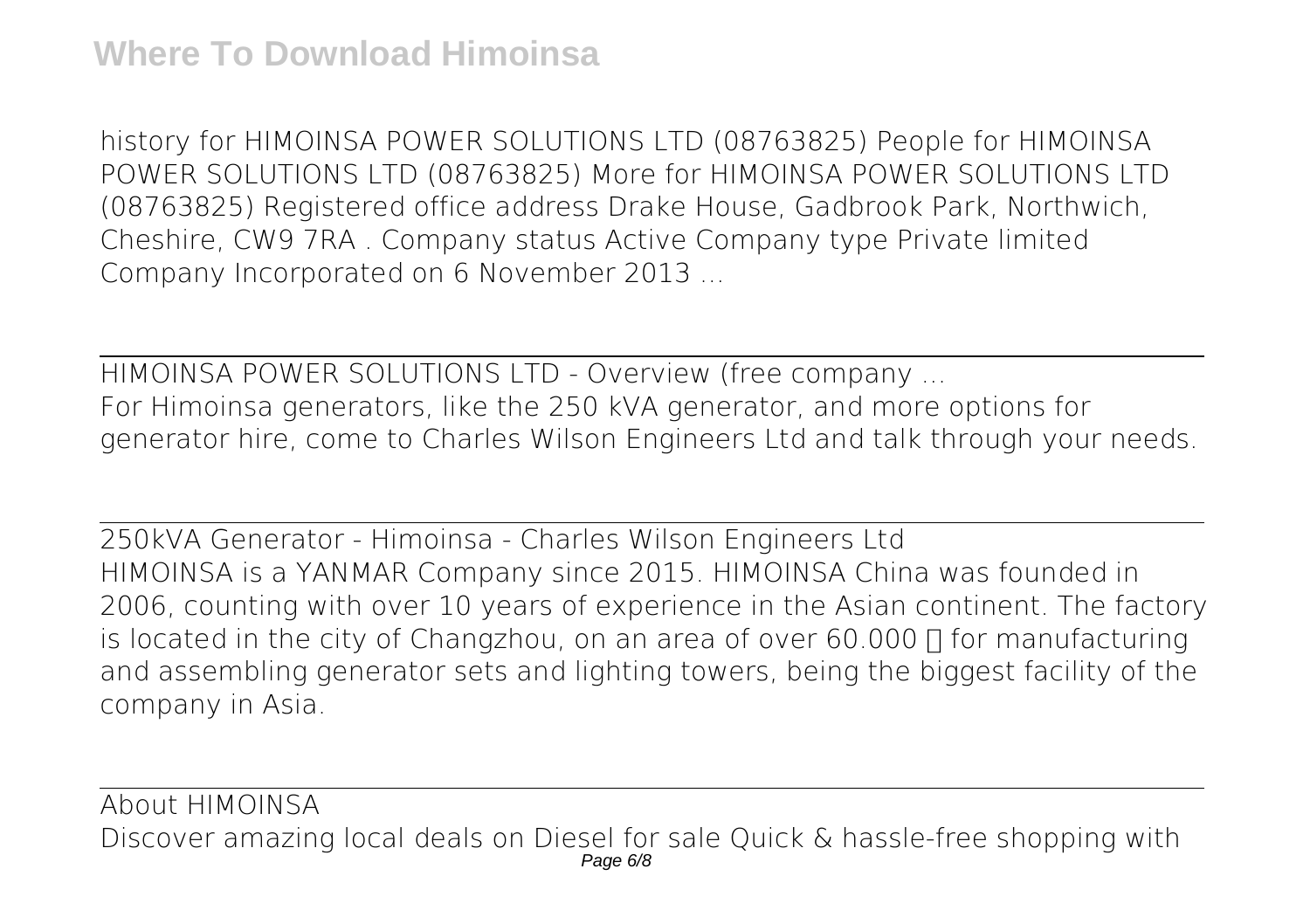Gumtree, your local buying & selling community.

Diesel for Sale | Gumtree Total Power Generators are a key strategic distributor for Spanish giants Himoinsa. The manufacturing is completed in Spain but Total Power Generators act as a key UK agent to project manage and install the sets. Our Products include \* Generators from 5KVA to 3MVA \* Canopied or open sets \* Mechanical and electrical installation \* Full Load Testing \* Site commissioning . Business Locations. All ...

Total Power Generators Himoinsa has delivered five different types of 60Hz, three-phase, 480V diesel generator sets, with the ability to deliver standby power ranging from 152 – 407 kW, equipped with Iveco or MTU engines. Himoinsa with backup power on the Faroe Islands Tue, 05/19/2015 - 14:46-- ...

himoinsa | www.bestmag.co.uk We have updated our privacy policy. In the latest update it explains what cookies are and how we use them on our site. To learn more about cookies and their benefits, please view our privacy policy.Please be aware that parts of this site will Page 7/8